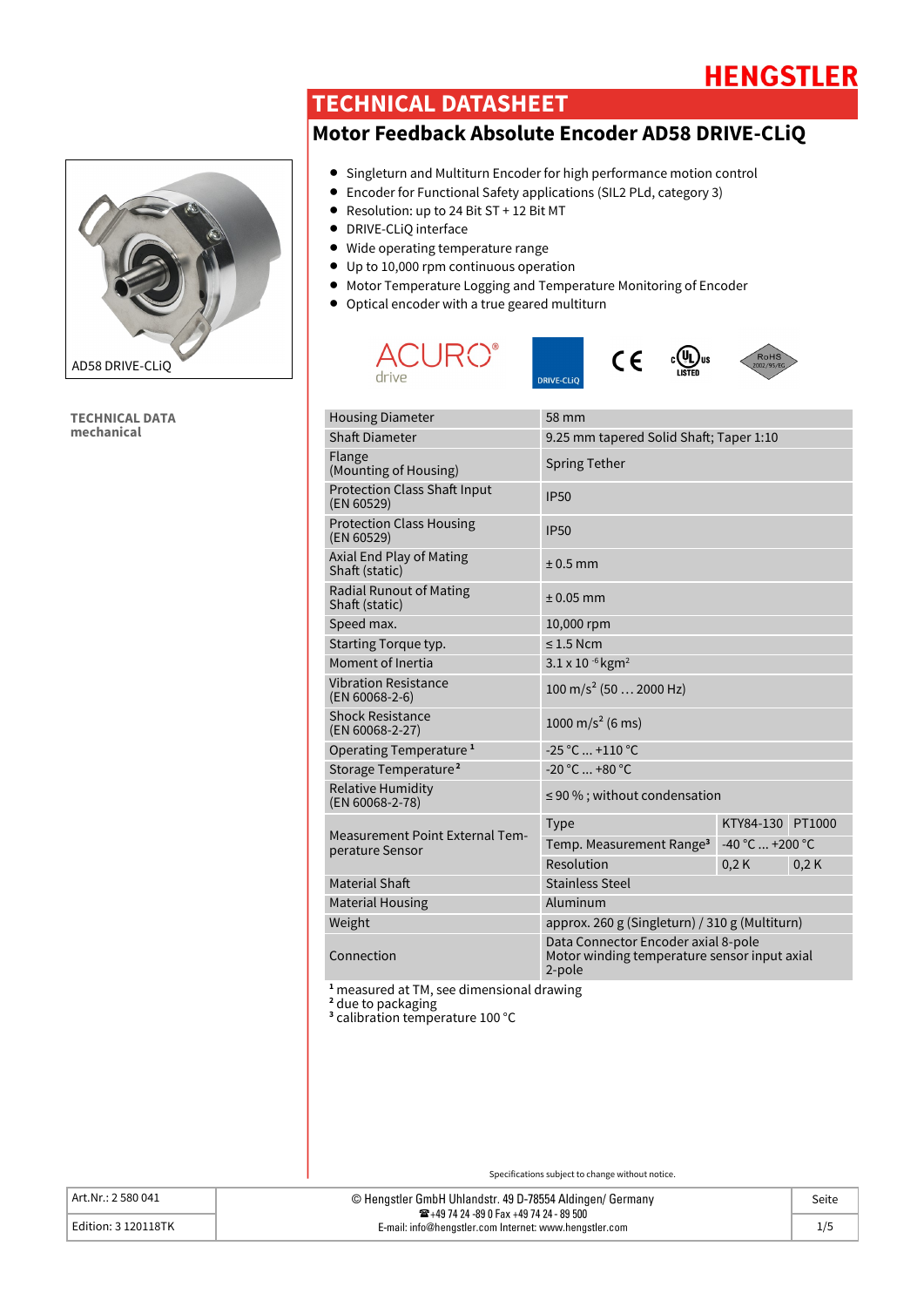## **HENGSTLER**

### **TECHNICAL DATASHEET**

## **Motor Feedback Absolute Encoder AD58 DRIVE-CLiQ**

| as per EN IEC 61010-1, protection class III,<br>General design<br>contamination level 2, overvoltage class II<br>10-36 VDC<br>Supply Voltage<br>Power Consumption max.<br>2.5 W (at 24 V)<br>40 mA (at 24 V Singleturn)<br>Current Consumption typ.<br>60 mA (at 24 V Multiturn)<br>Interface / Protocol<br>DRIVE-CLIO<br>Siemens-Software<br>Sinamics Simotion: $\geq$ V4.4 HF4<br>(Version: 12.2.2014)<br>Sinumerik with safety: : ≥ V4.4 SP2<br>20 Bit<br><b>Resolution Singleturn</b><br>24 Bit<br><b>Resolution Multiturn</b><br>12 Bit<br>$± 35"$ (at 20 Bit)<br>Absolute Accuracy<br>$± 25"$ (at 24 Bit)<br>$\leq$ 95 m<br>Cable Length<br>SIL2 according to EN IEC 61508, 62061, 61800-5-2,<br>Design Functional Safety<br>PLd according to EN ISO 13849-1<br>9 Bit Singleturn<br>Resolution for save position<br>5.26 x 10 <sup>-8</sup> per hour (85°C)<br>PFH-value<br><b>MTTFd</b><br>169 years<br>90%<br><b>DCavg</b><br>Encoder: 2°<br>Safe Position <sup>1</sup><br>(Safety relevant measuring step: $SM = 0.7^{\circ}$ )<br>SS1 (Safe Stop 1) <sup>2</sup><br>Realizable safety function<br>SS2 (Safe Stop 2) <sup>2</sup><br>according to EN 61800-5-2<br>SOS (Safe Operating Stop)<br>SDI (Safe direction)<br>SLS (Safe limited speed)<br>SLI (Safe limited increment)<br>SLA (Safe limited acceleration)<br>SSR (Safe speed range)<br>SAR (Safe acceleration range)<br>SLP (Safe limited position) <sup>3</sup><br>SCA (Safe cam) <sup>3</sup> |  |
|-------------------------------------------------------------------------------------------------------------------------------------------------------------------------------------------------------------------------------------------------------------------------------------------------------------------------------------------------------------------------------------------------------------------------------------------------------------------------------------------------------------------------------------------------------------------------------------------------------------------------------------------------------------------------------------------------------------------------------------------------------------------------------------------------------------------------------------------------------------------------------------------------------------------------------------------------------------------------------------------------------------------------------------------------------------------------------------------------------------------------------------------------------------------------------------------------------------------------------------------------------------------------------------------------------------------------------------------------------------------------------------------------------------------------------------------------------------------|--|
|                                                                                                                                                                                                                                                                                                                                                                                                                                                                                                                                                                                                                                                                                                                                                                                                                                                                                                                                                                                                                                                                                                                                                                                                                                                                                                                                                                                                                                                                   |  |
|                                                                                                                                                                                                                                                                                                                                                                                                                                                                                                                                                                                                                                                                                                                                                                                                                                                                                                                                                                                                                                                                                                                                                                                                                                                                                                                                                                                                                                                                   |  |
|                                                                                                                                                                                                                                                                                                                                                                                                                                                                                                                                                                                                                                                                                                                                                                                                                                                                                                                                                                                                                                                                                                                                                                                                                                                                                                                                                                                                                                                                   |  |
|                                                                                                                                                                                                                                                                                                                                                                                                                                                                                                                                                                                                                                                                                                                                                                                                                                                                                                                                                                                                                                                                                                                                                                                                                                                                                                                                                                                                                                                                   |  |
|                                                                                                                                                                                                                                                                                                                                                                                                                                                                                                                                                                                                                                                                                                                                                                                                                                                                                                                                                                                                                                                                                                                                                                                                                                                                                                                                                                                                                                                                   |  |
|                                                                                                                                                                                                                                                                                                                                                                                                                                                                                                                                                                                                                                                                                                                                                                                                                                                                                                                                                                                                                                                                                                                                                                                                                                                                                                                                                                                                                                                                   |  |
|                                                                                                                                                                                                                                                                                                                                                                                                                                                                                                                                                                                                                                                                                                                                                                                                                                                                                                                                                                                                                                                                                                                                                                                                                                                                                                                                                                                                                                                                   |  |
|                                                                                                                                                                                                                                                                                                                                                                                                                                                                                                                                                                                                                                                                                                                                                                                                                                                                                                                                                                                                                                                                                                                                                                                                                                                                                                                                                                                                                                                                   |  |
|                                                                                                                                                                                                                                                                                                                                                                                                                                                                                                                                                                                                                                                                                                                                                                                                                                                                                                                                                                                                                                                                                                                                                                                                                                                                                                                                                                                                                                                                   |  |
|                                                                                                                                                                                                                                                                                                                                                                                                                                                                                                                                                                                                                                                                                                                                                                                                                                                                                                                                                                                                                                                                                                                                                                                                                                                                                                                                                                                                                                                                   |  |
|                                                                                                                                                                                                                                                                                                                                                                                                                                                                                                                                                                                                                                                                                                                                                                                                                                                                                                                                                                                                                                                                                                                                                                                                                                                                                                                                                                                                                                                                   |  |
|                                                                                                                                                                                                                                                                                                                                                                                                                                                                                                                                                                                                                                                                                                                                                                                                                                                                                                                                                                                                                                                                                                                                                                                                                                                                                                                                                                                                                                                                   |  |
|                                                                                                                                                                                                                                                                                                                                                                                                                                                                                                                                                                                                                                                                                                                                                                                                                                                                                                                                                                                                                                                                                                                                                                                                                                                                                                                                                                                                                                                                   |  |
|                                                                                                                                                                                                                                                                                                                                                                                                                                                                                                                                                                                                                                                                                                                                                                                                                                                                                                                                                                                                                                                                                                                                                                                                                                                                                                                                                                                                                                                                   |  |
|                                                                                                                                                                                                                                                                                                                                                                                                                                                                                                                                                                                                                                                                                                                                                                                                                                                                                                                                                                                                                                                                                                                                                                                                                                                                                                                                                                                                                                                                   |  |
|                                                                                                                                                                                                                                                                                                                                                                                                                                                                                                                                                                                                                                                                                                                                                                                                                                                                                                                                                                                                                                                                                                                                                                                                                                                                                                                                                                                                                                                                   |  |
|                                                                                                                                                                                                                                                                                                                                                                                                                                                                                                                                                                                                                                                                                                                                                                                                                                                                                                                                                                                                                                                                                                                                                                                                                                                                                                                                                                                                                                                                   |  |

<sup>1</sup> Further tolerances may occur in subsequent electronics after position value comparison (contact manufacturer<br>of subsequent electronics)<br><sup>2</sup> deceleration controlled (-d) or ramp monitored (-r)<br><sup>3</sup> For SLP and SCA functi

| PIN            | <b>Signals</b> |
|----------------|----------------|
| 1a             | RX-N           |
| 2a             | RX-P           |
| 3a             | TX-P           |
| 4a             | TX-N           |
| 1 <sub>b</sub> | Screen         |
| 2 <sub>b</sub> | N.C.           |
| 3 <sub>b</sub> | $UB -$         |
| 4b             | $UB +$         |
| <b>PIN</b>     | <b>Signals</b> |
| $\mathbf{1}$   | $T +$          |
| $\overline{2}$ | $T -$          |

Specifications subject to change without notice.

| © Henastler GmbH Uhlandstr. 49 D-78554 Aldingen/ Germany                                                 |     |
|----------------------------------------------------------------------------------------------------------|-----|
| <b>音+49 74 24 -89 0 Fax +49 74 24 - 89 500</b><br>E-mail: info@hengstler.com Internet: www.hengstler.com | 2/5 |

**TECHNICAL DATA electrical**

**TECHNICAL DATA safety**

#### **ELECTRICAL CONNECTIONS PCB Connector, 8-pole**



#### **ELECTRICAL CONNECTIONS PCB Connector, 2-pole Temperature Sensor**



Art.Nr.: 2 580 041

Edition: 3 120118TK 2/5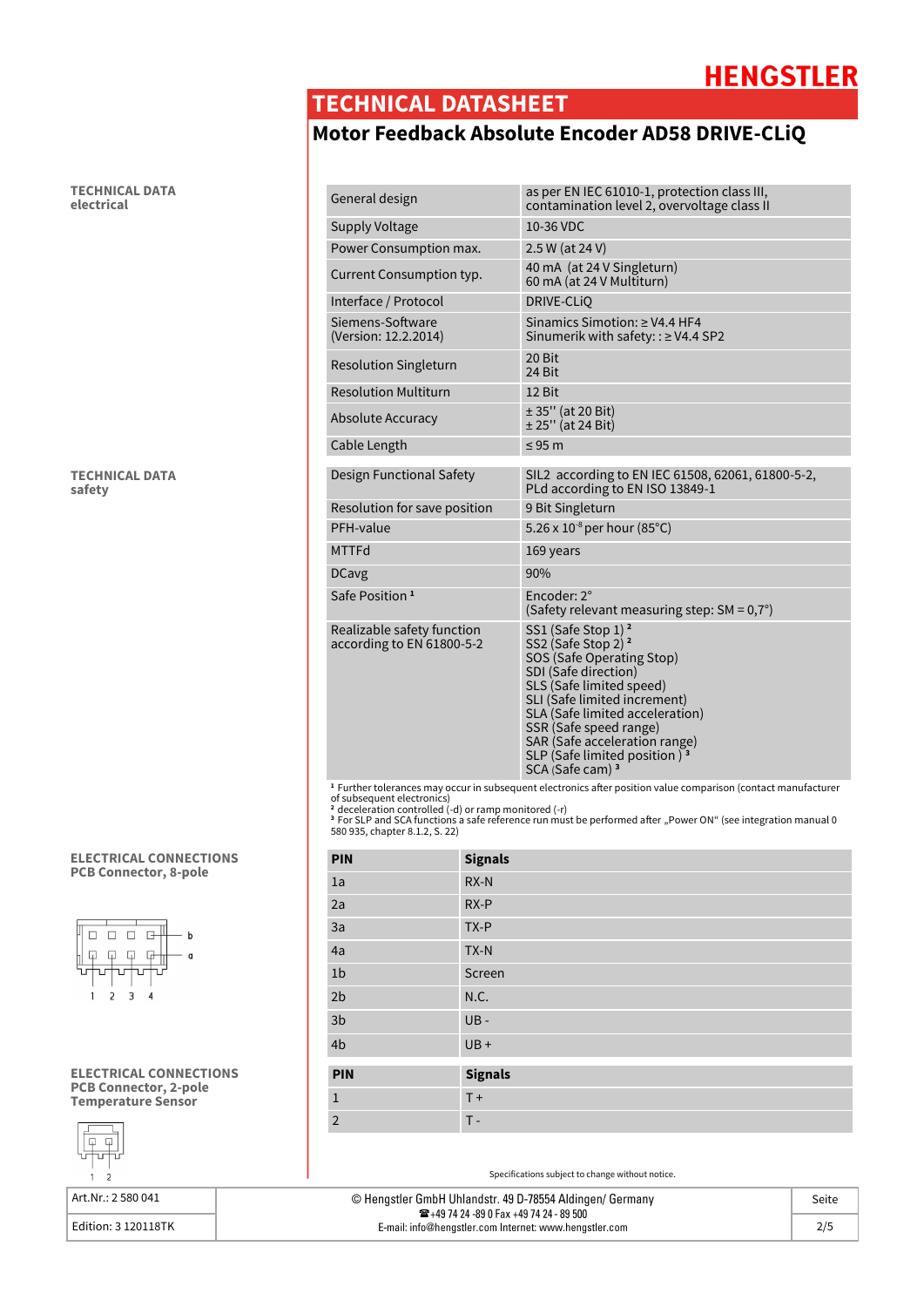### **TECHNICAL DATASHEET**

## **Motor Feedback Absolute Encoder AD58 DRIVE-CLiQ**

#### **DIMENSIONAL DRAWING**



Art.Nr.: 2 580 041

Edition: 3 120118TK

| © Hengstler GmbH Uhlandstr. 49 D-78554 Aldingen/ Germany<br><b>12</b> +49 74 24 -89 0 Fax +49 74 24 - 89 500 | Seite |
|--------------------------------------------------------------------------------------------------------------|-------|
| E-mail: info@hengstler.com Internet: www.hengstler.com                                                       | 3/5   |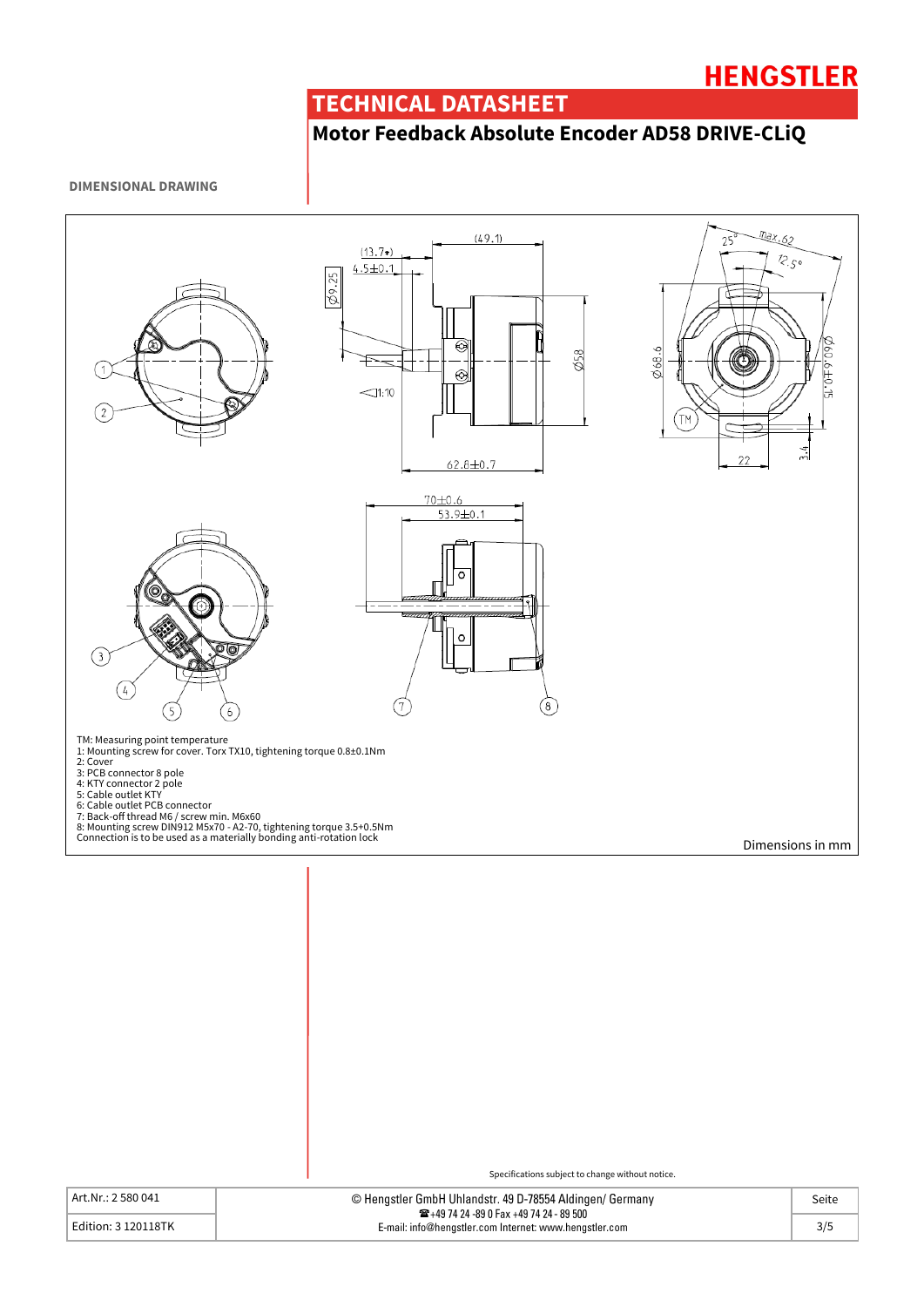## **HENGSTLER**

### **TECHNICAL DATASHEET**

## **Motor Feedback Absolute Encoder AD58 DRIVE-CLiQ**

#### **EXAMPLE OF INSTALLATION**



#### **ORDERING INFORMATION AD58 DRIVE-CLiQ**

| <b>Type</b>  | <b>Resolution</b>                                                                                      | <b>Supply</b><br>voltage | <b>Flange, Protection, Shaft</b>        | Interface            | Connection                |
|--------------|--------------------------------------------------------------------------------------------------------|--------------------------|-----------------------------------------|----------------------|---------------------------|
|              |                                                                                                        |                          |                                         |                      |                           |
| <b>AD58S</b> | 0020 20 Bit ST<br>0024 24 Bit ST<br>1220 12 Bit $MT +$<br>20 Bit ST<br>1224 12 Bit $MT +$<br>24 Bit ST | <b>E</b> DC 10 - 30 V    | 2.1K Spring Tether, IP50,<br>Taper 1:10 | <b>DO</b> DRIVE-CLIO | 3 PCB Connector,<br>axial |

| Art.Nr.: 2 580 041 |  |  |
|--------------------|--|--|
|                    |  |  |

| Art.Nr.: 2 580 041  | © Hengstler GmbH Uhlandstr. 49 D-78554 Aldingen/ Germany                                                   | Seite |
|---------------------|------------------------------------------------------------------------------------------------------------|-------|
| Edition: 3 120118TK | <b>26</b> +49 74 24 -89 0 Fax +49 74 24 - 89 500<br>E-mail: info@hengstler.com Internet: www.hengstler.com | 4/5   |